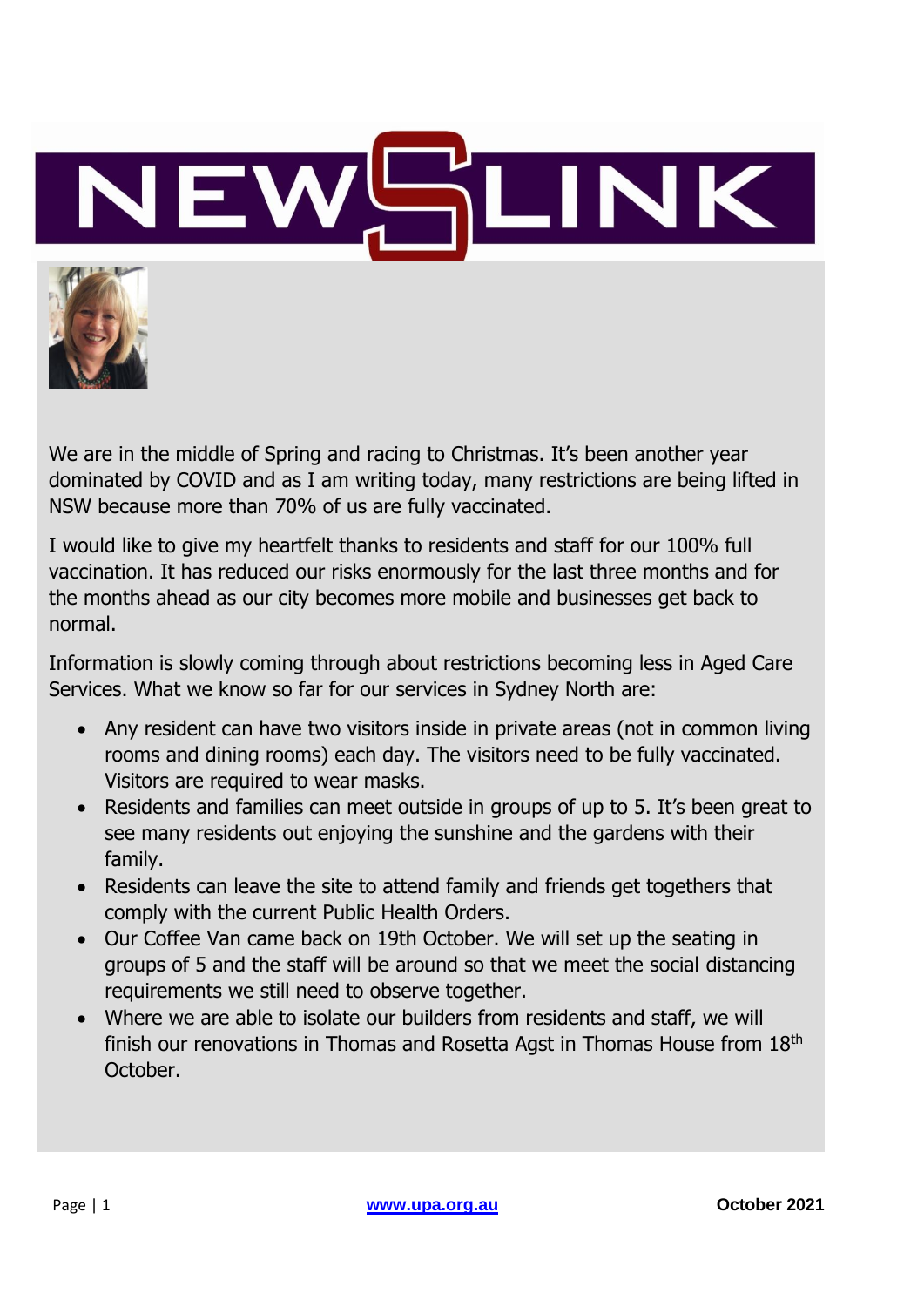- combination ID and swipe for access to our services. This and easier supply of • We're expecting renovations to retirement village units to get going again in evelopment at Pacific Highway, Wahroonga is now starting down the Pacific Highway, Wahroonga is now starting down the University of the University of the University of the University of the University of the University of the middle of November.
	- Hairdresser is back for Retirement residents, and we are working to have our  $\overline{\phantom{a}}$ hairdresser back soon for Thomas and Rosetta Agst residents from this week.

We are able to resume essential maintenance services provided by contractors. We anticipate that restrictions will gradually ease after we know our residents are safe with family and friends and the number of COVID positive cases are effectively managed.

We are starting to put plans in place for Christmas celebrations with the expectation Favourite colour Blue that restrictions will be largely lifted. It is something to look forward to and stay safe for.

I hope you are all enjoying the new menu with food cooked by Jason and his team. There are lots of happy faces and empty plates in every part of our service. I' like to to take over between dinner one evening and breakfast the next morning just before the October long weekend. Fantastic work and fantastic food! publicly thank Jason and his team for what they are doing – it has been a huge effort

With summer coming, please remember sunscreen for outside and plenty of cool drinks.

 $\mathcal{L}_{\mathcal{A}}$  Shangi La,  $\mathcal{L}_{\mathcal{A}}$  ,  $\mathcal{L}_{\mathcal{A}}$  ,  $\mathcal{L}_{\mathcal{A}}$  ,  $\mathcal{L}_{\mathcal{A}}$  ,  $\mathcal{L}_{\mathcal{A}}$  ,  $\mathcal{L}_{\mathcal{A}}$  ,  $\mathcal{L}_{\mathcal{A}}$  ,  $\mathcal{L}_{\mathcal{A}}$  ,  $\mathcal{L}_{\mathcal{A}}$  ,  $\mathcal{L}_{\mathcal{A}}$  ,  $\mathcal{L}_{\mathcal{A}}$  ,  $\mathcal{L}_{\$ I'm looking forward to spending time with you all to celebrate Christmas.

Café and restaurants 10 years at cafes and restaurants in the Northern Beaches Bronwyn Heard Regional Manager at a Bupa Aged Care Facility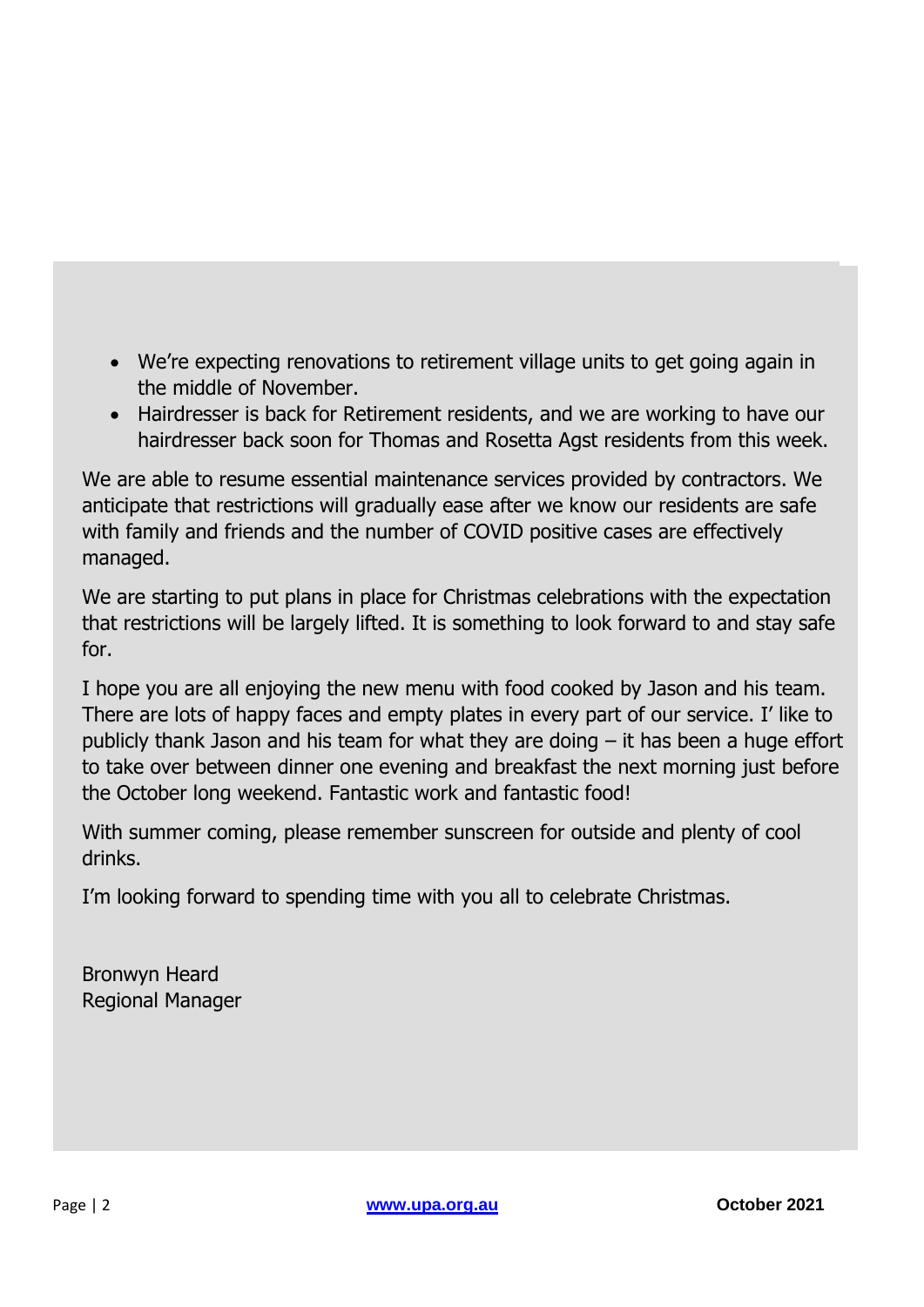# **News from Thomas & Rosetta AGST Aged Care Written by Aaron Renel**

So, the lockdown to the service has ended recently which has been a great joy for the residents as the residents had not seen family members for a number of months. Resident's being able to see their friends and families once again has been rewarding families are catching up and sharing stories. The service is following all the rules that have been put in place by the NSW government such as allowing visitors who are completely vaccinated to enter the service.

During this time the service has been able to vaccinate all the staff and a high percentage of residents for COVID which has been a significant milestone as we assist the state towards that magic 80% mark for re-opening. This has been assisted by the Heritage medical Centre -a local medical practice. Vaccinations have also been supported by the East Wahroonga Pharmacy offering vaccinations for residents and families. Thank you to all the families and the support during these times.

## *Inside this issue:*

Also, amongst the staff we some new additions to our UPA family with the service now having two little boys and two little girls being born. All new family members are doing well and healthy.

We have some big events coming up on the UPA calendar with Melbourne Cup on the 02/11, Remembrance Day 11/11 and the residents Christmas party being on the 23/12.

I hope everyone is staying safe.

Regards

Aaron,

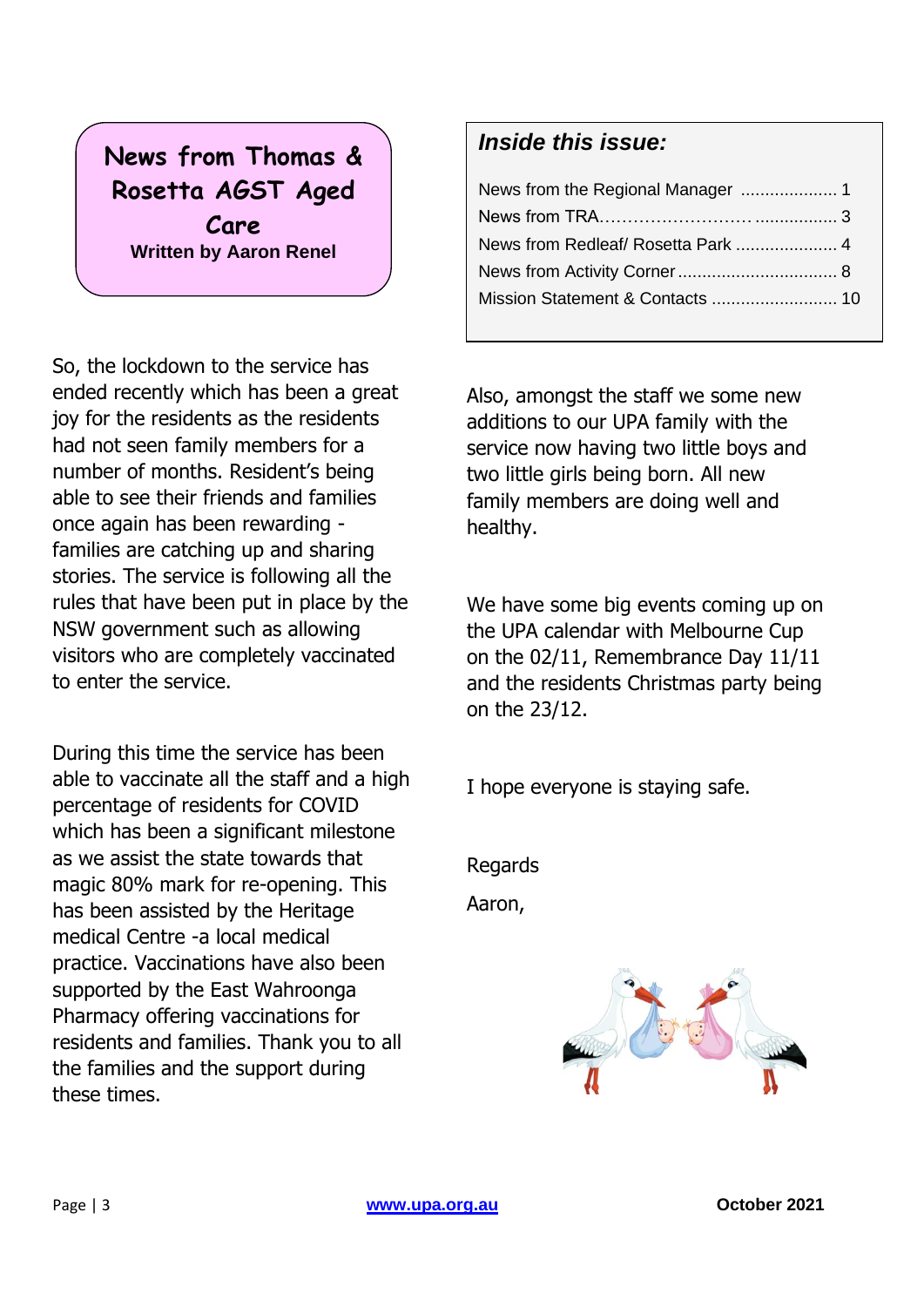# **News from Redleaf & Rosetta Park Rosetta Park**

Today, as I write this, is a very special day! "Freedom Day"! We are out of lockdown and the highlights of today so far are that visitors are able to come and visit indoors and, best of all for many of you, the hairdresser is back. She has been flat out today and has brought the glamour back to Redleaf! **Written by Alice Mackay**



On Thursday 7<sup>th</sup> October we celebrated Redleaf's 32nd Birthday with an amazing lunch of salmon and prawns and a beautiful cake made by our Chef Manager, Jason. Joan Smith, who has been living in Redleaf the longest, did the honours of cutting the cake.



The feedback about the meals at Redleaf has been very positive and the fact that Jason uses fresh ingredients is so obvious in the taste of the meals.

The coffee van is hopefully back on Tuesday the 19<sup>th of</sup> October and once Faye is back at work, we will start running the shopping bus.

We hope soon to be able to give the residents in Rosetta Park dates for the work on the roof and gutters and work on the common room on level 6. We are awaiting government directions.

Thank you to the Rosetta Park residents for the addition of new plants in the gardens. The herb garden that Bronwyn planted, with a little help, is flourishing.

Now is NOT the time to let your guard down concerning Covid. We are still in a pandemic so remember:

- Wash your hands frequently especially after being in public places or touching money
- Cough/sneeze into a tissue and discard, or into your elbow.
- Wear a mask in crowded places where you cannot maintain a distance of 1.5 m.
- Follow the government rules for numbers allowed in your units and only allow fully vaccinated people in.

 Kind Regards, Alice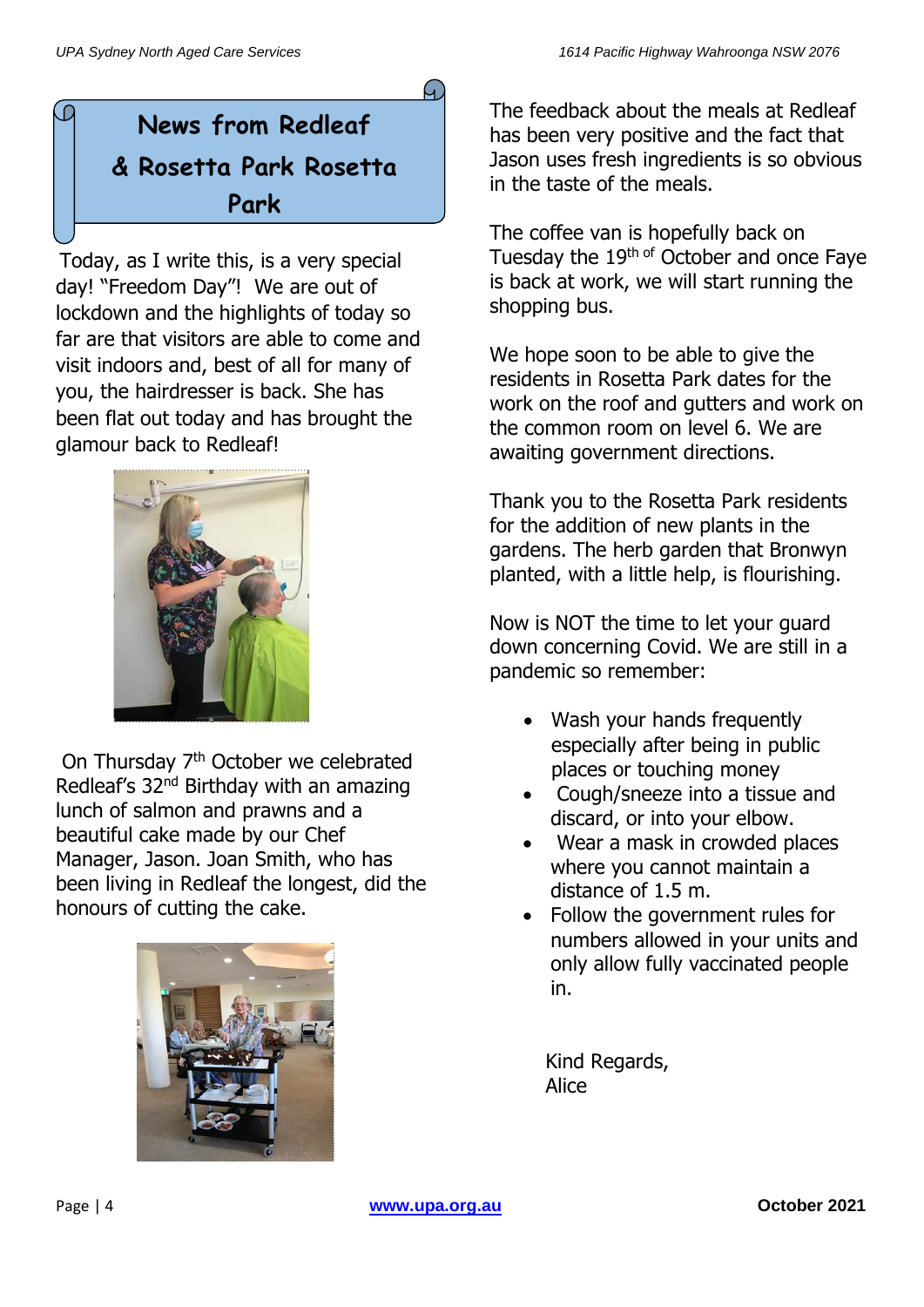

Just wanted to let you know that our shipment of Moderna (Covid-19) Vaccines have arrived at the pharmacy:

As such the following vaccinations are available from participating pharmacies:

- Moderna for children and adults between 12-59 years of age
- Astra Zeneca for adults 60 years and above

For those who wish to receive a Pfizer Vaccination, please note that these are **ONLY** available at participating:

- Doctor's Surgeries
- Hospitals
- Vaccination Hubs

Should you have any questions or wish to obtain further information, please do not hesitate to contact me

Kind regards

## **Minh Ngo B.Pharm MPS AACPA JP**

Where to locate us

Shop 6, 46-68 Hampden Avenue, East Wahroonga, NSW, 2076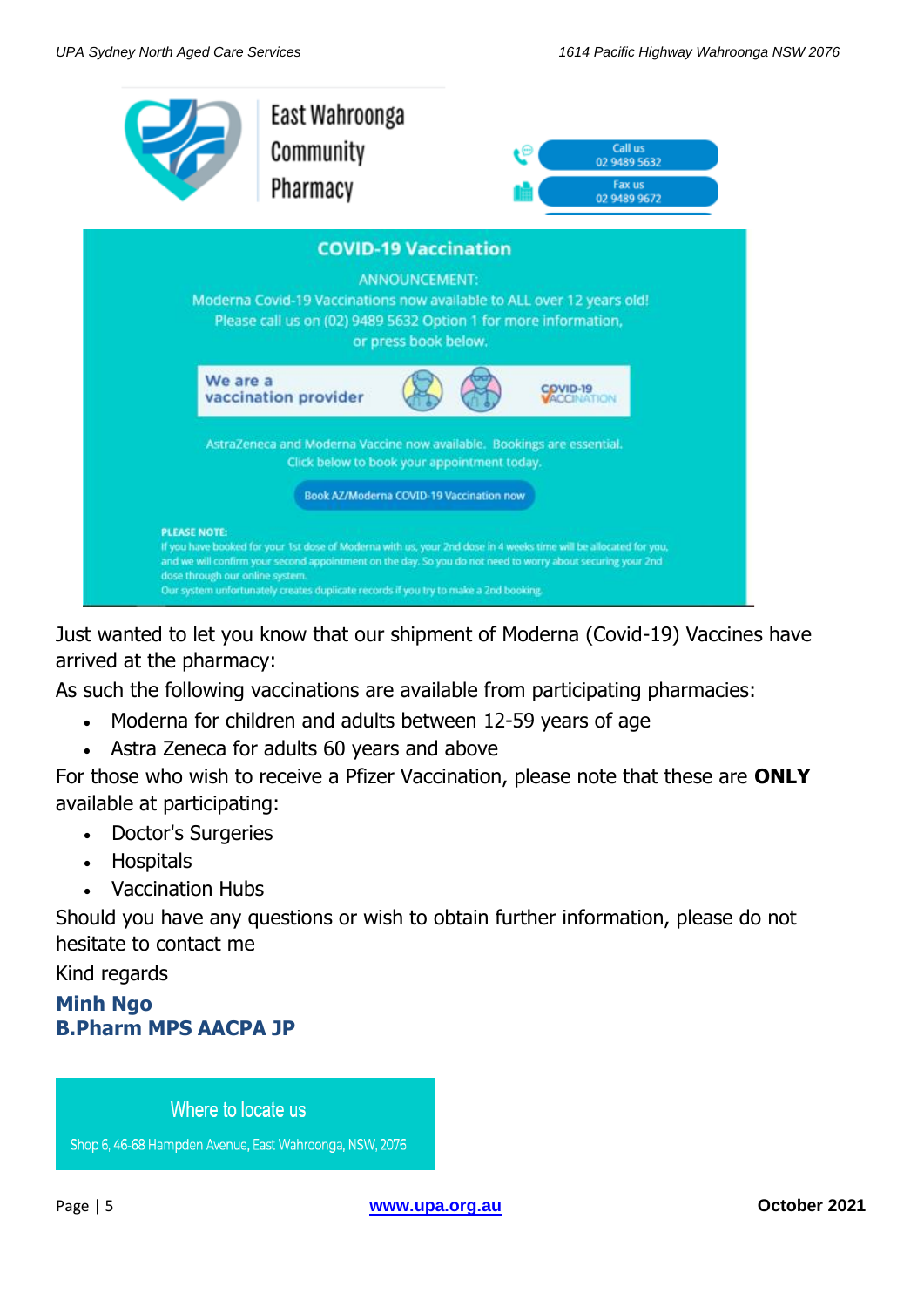## **The Joy of Spring – A Spiritual Story by Brenda Barnhart**

I am Jolly Joy, and I'm a happiness! But you, as a human, might know of me as simply, "sunflower". Little do you know that we flowers have our own identities and souls, for indeed we do, along with divine purpose and goals, albeit our goals are much simpler than yours?

For instance, my goal in this new incarnation is to feel the Joy of Spring! To you this may seem frivolous, but to me, it is everything. It is all I know, all I yearn for, and all that I live for. The life of a "sunflower" is nothing if not for spring.



You see, for me, it all began with a seed, and this seed was watered and nurtured by the sun and the earth, so that I may come and experience my Joy of Spring. This is all I want, this is all I will be, and this is simply perfect and divine, at least for me.

The sun and the earth know who and what I am. They know me more than as simply "sunflower". They know my essence, they know my needs, and they know my true divinity. Indeed, the sun and the earth know me, as intimately as they know you! And they love me just the same, too.

For the sun and the earth are like my "parents", as you know parents to be, at least. They incepted me, grow me and support me all throughout my experience. Even after I am picked by human hands, the sun and the earth still look after me, for you see, once my experience with the Joy of Spring is over, it is back to the sun and the earth that I return.



But that is for a later day, indeed, for now my focus is on the New! Spring is here and the time is now for me to join humanity and sprout my seed, spread my roots, and become the bloom I'm meant to be, and it's all for Spring, you, see?

The Joy of Spring means drinking up the morning dew, quenching my thirst and feeling the breath of life move through my being down through my stem, into the beloved earth below. Then feeling the suns caressive rays permeating my silken petals as the sweet little bumble bee drinks of my nectar, spreading my essence for future sunflowers, making it possible for my descendants to experience the Joys of Spring.

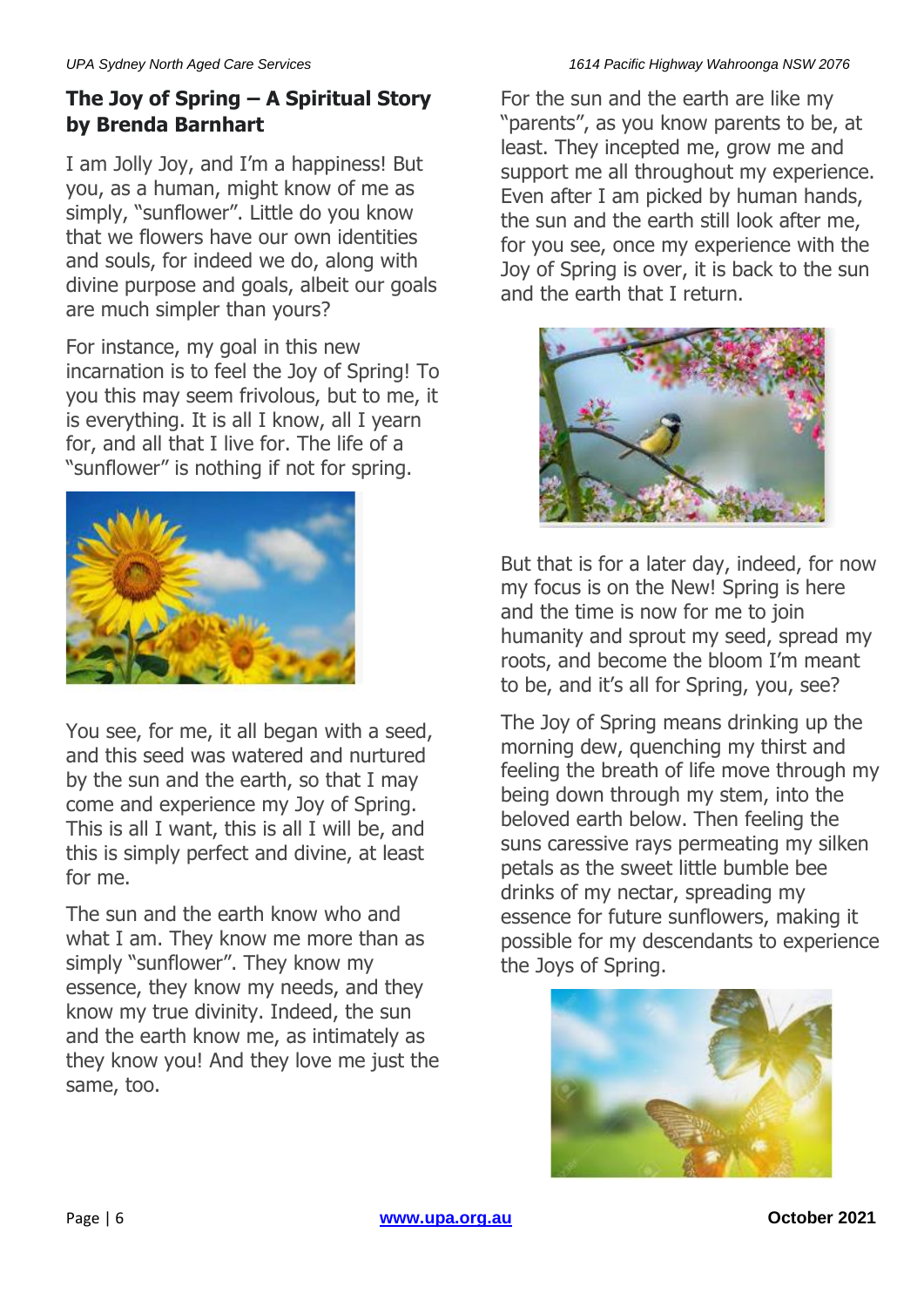## **Funny Ghost and Goblin Jokes**



**Why do ghosts go on diets?** So, they can keep their ghoulish figures

#### **Where does a ghost go on vacation?** Mali-boo.



**Why did the ghost go into the bar?** For the Boos.



**How do you know when a ghost is sad?** He starts boo hooing.

#### **Why did the policeman ticket the ghost on Halloween?**

It didn't have a haunting license.



**Why do demons and ghouls hang out together?**

Because demons are a ghoul's best friend!

**Why did the ghost starch his sheet?**

He wanted everyone scared stiff.

#### **What does a panda ghost eat?** Bam-BOO!

**What's a ghost's favourite dessert?** I-Scream!



# **Where do ghosts buy their food?**

At the ghost-ery store!

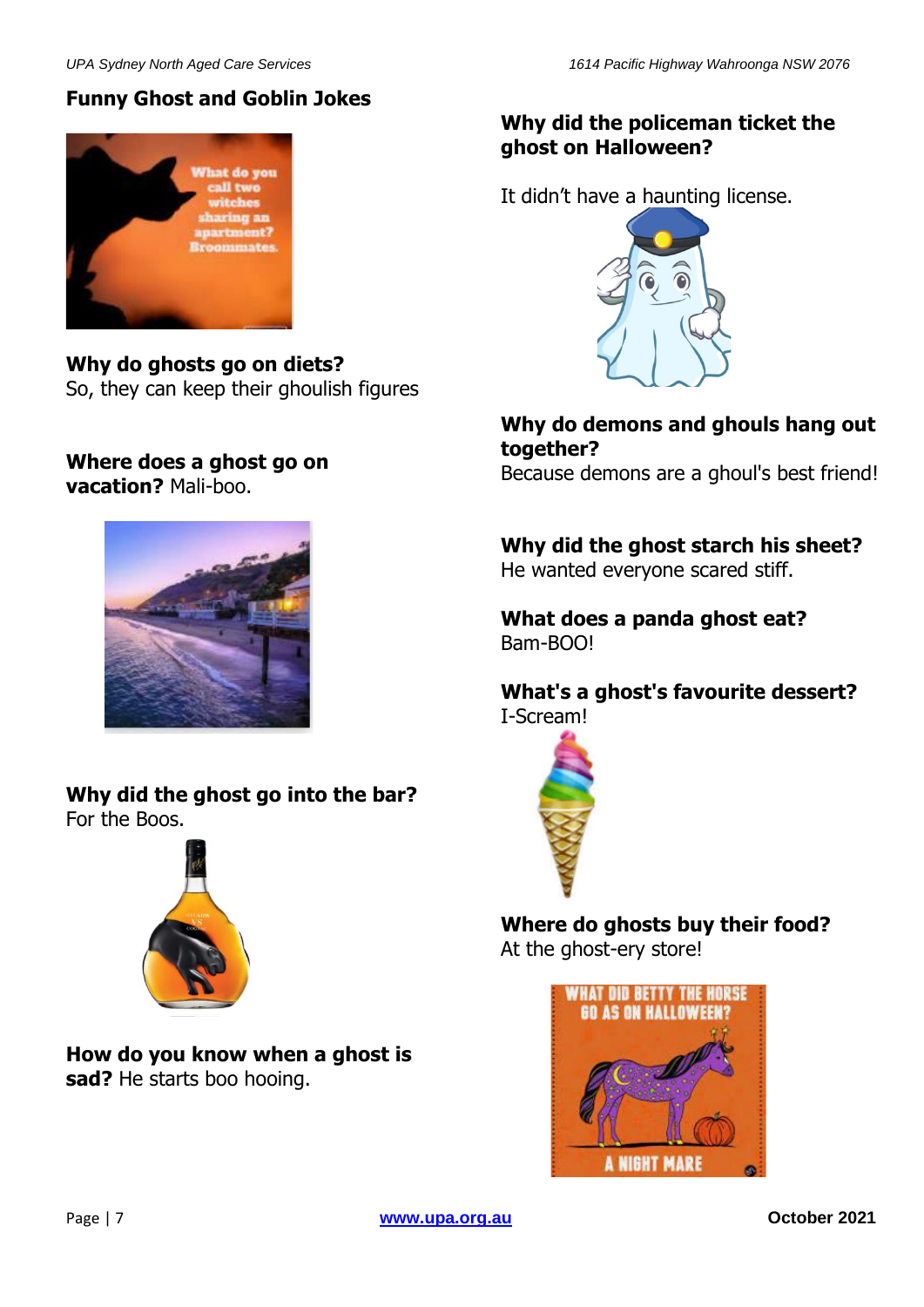# **News from Activities Corner By Shilpa and Nahid**

#### Hello Everyone,

We had a great time in September and in October so far. There were a lot of new flowers and greenery which Spring brings.



We organized many indoor activities for our residents which we hoped was enjoyed by all. September was a challenging month as the facility had to go into a two-week lockdown in adherence with the NSW restrictions. The team worked hard to keep residents connected with their loved ones via zoom meetings, facetime meetings and phone calls. The staff made sure the residents were engaged with one-on-one activities that they enjoyed.





The residents were served wine and food in their rooms during happy hour. In the residents' room we had activities such as flower arranging, finger food and chocolate treats. Balloons were also given to residents to see a smile on their face.



We celebrated Father's Day with morning tea with cupcakes and an afternoon party. The residents were given gifts and Father's Day cards which they appreciated.

Welcome Spring was celebrated with fresh flower arranging, fresh fruits, fruit punch and dancing which residents especially enjoyed.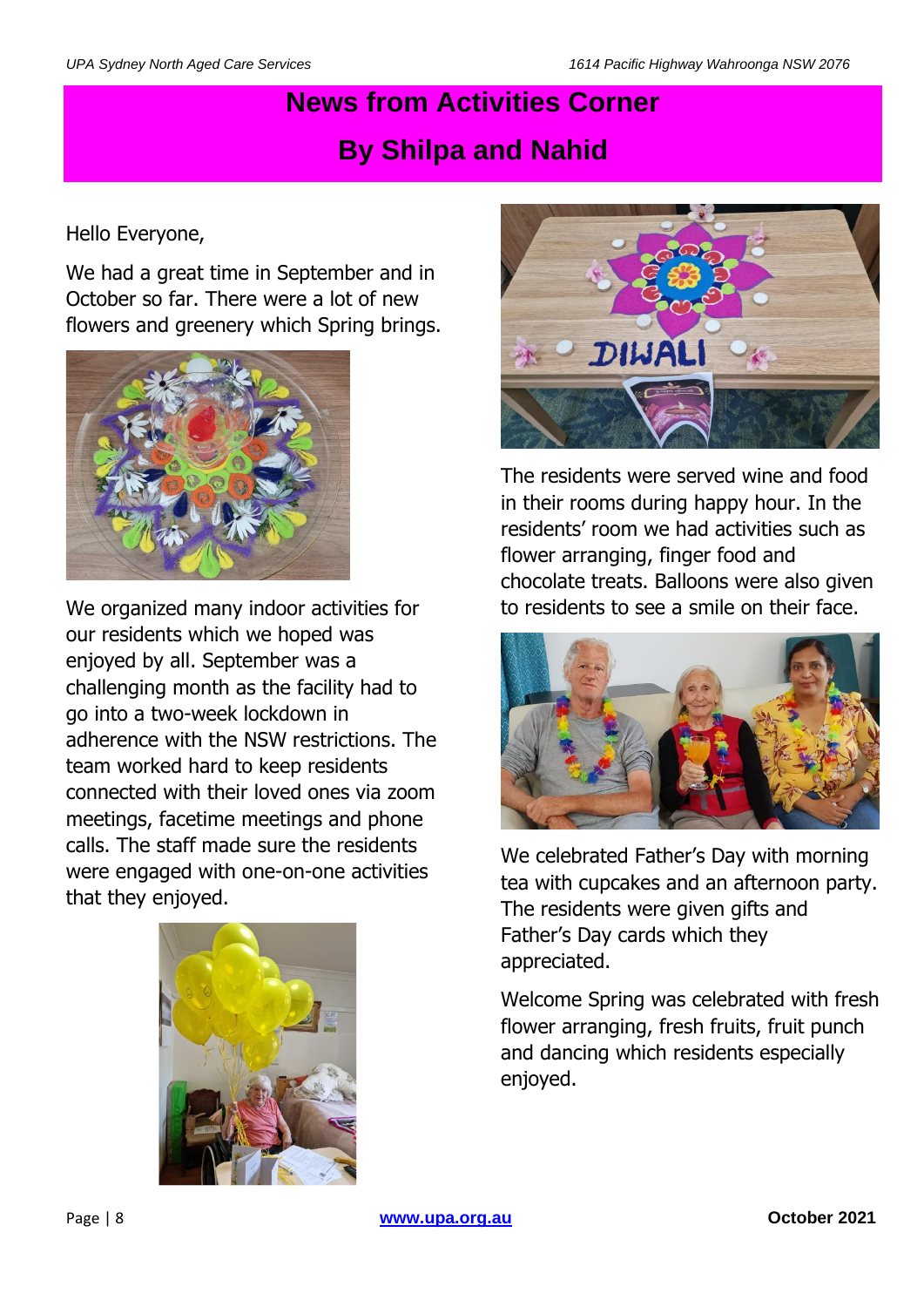

#### **Upcoming events-**

- Grandparents' day celebration
- Bus trip starting soon

*UPA Sydney North Aged Care Services 1614 Pacific Highway Wahroonga NSW 2076*

- Family members can visit in residents' room
- Hairdresser returning
- Coffee van
- November- Melbourne Cup and Remembrance Day celebration

Many Thank from RAO Team Shilpa Jain and Nahid Sultana